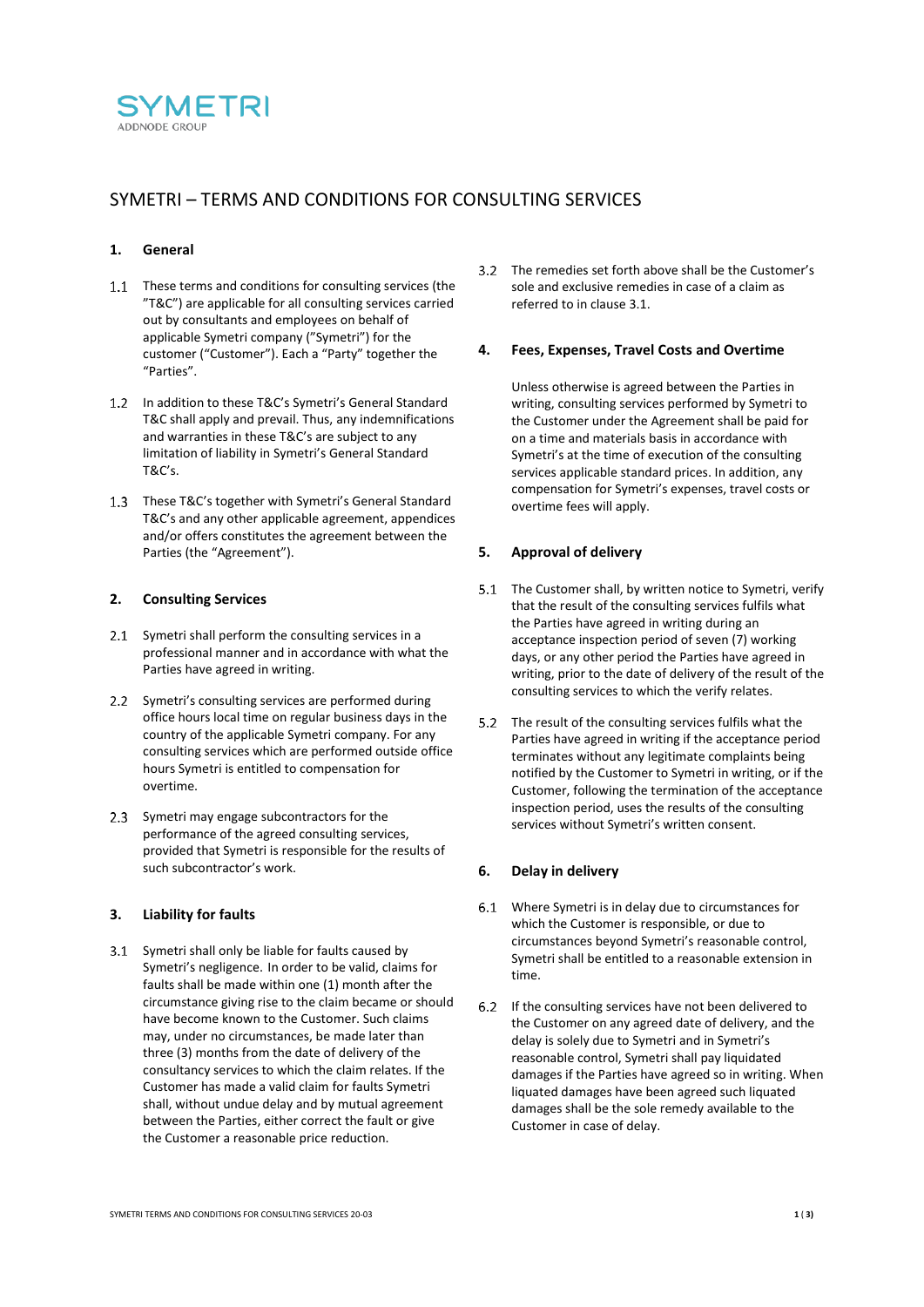

## **7. The Customer's Obligations**

- 7.1 The Customer shall:
	- (a) give Symetri access to all premises, equipment, systems, etc. required to enable Symetri to perform the consulting services;
	- (b) provide Symetri with correct and required information reasonably required for the Symetri's performance of the consulting services;
	- (c) upon Symetri's request, provide Symetri with access to its hardware and software via a remote-controlled data transmission;
	- (d) upon Symetri's request, provide Symetri with a primary contact person. The primary contact person shall be authorized to represent the Customer towards Symetri in all respects with regards to the consulting services. The primary contact person shall also endeavor to achieve efficient co-operation between the Customer and Symetri's customer support staff; and
	- (e) in any other way(s) assist Symetri in fulfilling its obligations pursuant to the Agreement, including but not limited to, by placing staff, working space, software and hardware at Symetri's disposal, as well as by co-operating with Symetri.

#### **8. Intellectual Property Rights**

- 8.1 Each Party shall retain the complete ownership of all intellectual property rights which exist at the signing of the Agreement or which have been created outside the Agreement.
- Symetri shall be the exclusive owner of any and all results, including any thereby associated knowhow and intellectual property rights, created by Symetri in the course of performing the consulting services ("Results"). Subject to the Customer's timely payment of fees and other remunerations in accordance with the Agreement, Symetri hereby grants to the Customer a non-exclusive, perpetual and non-transferable license to use the Results for the intended purpose, for its internal use only.

#### **9. Infringement of Intellectual Property Rights**

<span id="page-1-0"></span>9.1 Subject to the limitation of liability in Symetri's General Standard T&C's, Symetri undertakes to defend, indemnify and hold harmless the Customer from and against any and all damages, costs and expenses payable by the Customer incurred as a result of any claim, suit or proceeding brought against the Customer based on the allegation that the use of the Results constitutes an infringement of any intellectual property rights; provided that Symetri has

been notified without undue delay in writing of such claim, suit or proceeding and given authority, reasonable information, and assistance (to a reasonable extent by the Customer and at Symetri's expense) to settle the claim or control the defence of any suit or proceeding. In the event and to the extent Symetri does not initiate and proceed with a defence in a professional manner, the Customer may take all necessary steps, at the expense of Symetri, to defend and settle the claim, in which case the Customer will inform Symetri in writing of any such legal actions taken. Before the Customer takes any such action it shall inform Symetri in writing and ensure Symetri is given time to initiate a defence.

- <span id="page-1-1"></span>9.2 If the Results becomes, or in Symetri's opinion is likely to become, the subject of any such claim as referred to in claus[e 9.1,](#page-1-0) Symetri shall, at its option and expense, either:
	- (a) procure for the Customer the right to continue to use the Results in accordance with the Agreement;
	- (b) replace the allegedly infringing parts of the Results with non-infringing equivalents;
	- (c) modify the Results so that it becomes noninfringing without detracting from function or performance; or
	- (d) if in Symetri's opinion none of the possibilities set out above are commercially feasible, terminate the Agreement and take back the infringing Licensing Programs and reimburse the license fee to the Customer, with a deduction of a reasonable sum in respect of the Customer's use of the Results to the date of termination.
- The obligations set forth in clause[s 9.1](#page-1-0) an[d 9.2](#page-1-1) shall not apply if the claim is caused by, or results from:
	- (a) the Customer's combination or use of the Results with software, services, or products developed by the Customer or third parties, if the claim would have been avoided by the non-combined or independent use of the Results;
	- (b) modification of the Results according to Customer's specification or by anyone other than Symetri, if the third party claim would have been avoided by use of the unmodified Results;
	- (c) the Customer continues the allegedly infringing activity after being notified thereof or after being provided modifications or replacements that would have avoided the alleged infringement; or
	- (d) the Customer uses or has used the Results in a manner not in accordance with the Agreement or Symetri's written instructions.